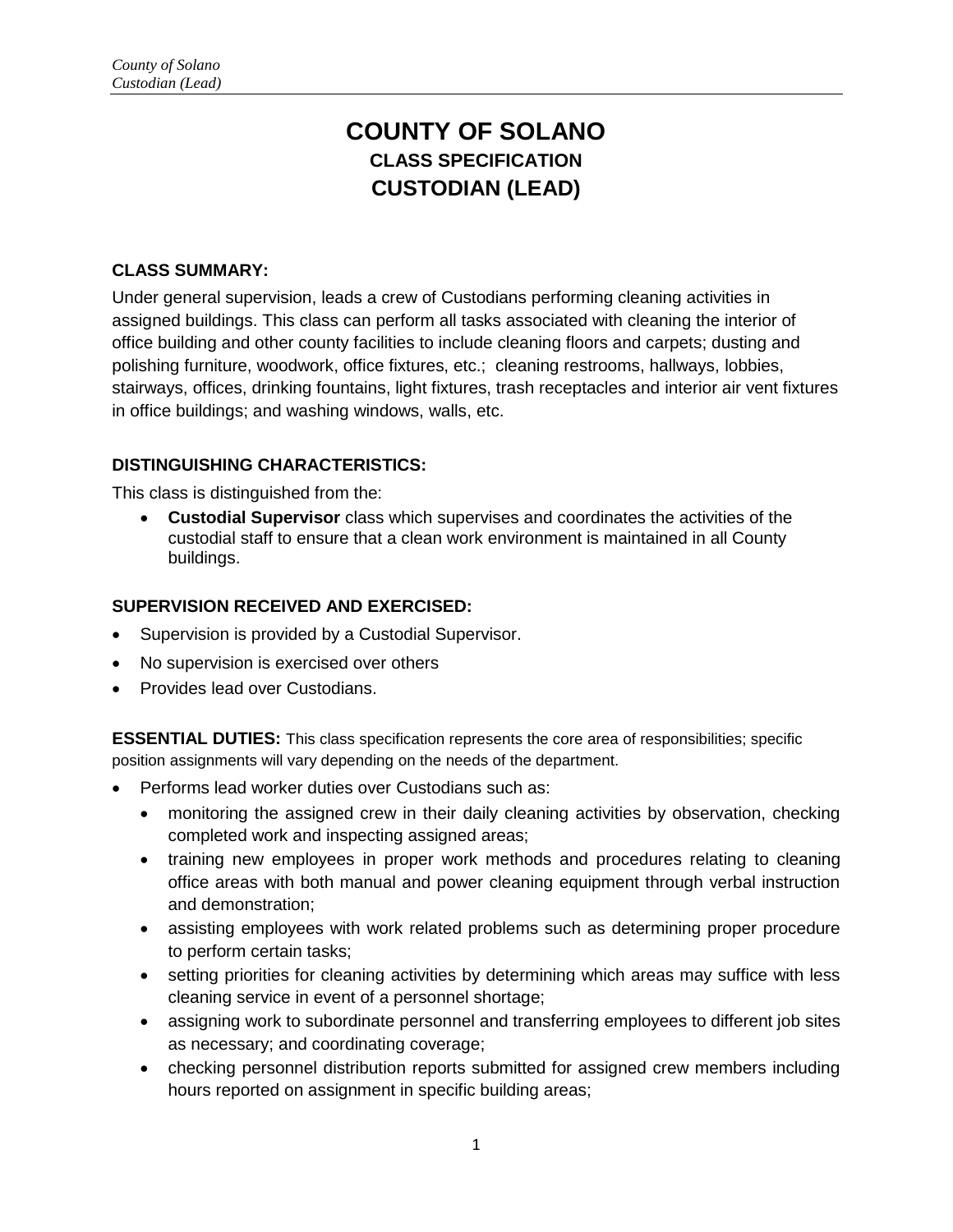- assuring jobs at the work site are performed in accordance with generally accepted quality and time standards;
- checking work in process including equipment, cleaning solutions, and the use of equipment and solutions;
- monitoring supply inventory of individual custodians, making note of items on hand, items used, and initiating requests for reorder of supplies through the appropriate chain of command.
- passing on instructions received from supervisor;
- keeping supervisor informed of work progress and likelihood of meeting timelines and required deadlines;
- reviewing work of assigned crew, informing supervisor of customer feedback, work quality, conduct problems, etc. and providing input on performance to supervisor;
- ensuring accuracy and timeliness of timesheets and monitoring leave schedules;
- resolving informal employee complaints; and
- ensuring work is performed safely and efficiently.
- Performs the same duties as the work performed by Custodians.
- Performs other duties as assigned.

# **EDUCATION AND EXPERIENCE:**

**Education:** High School Diploma, GED, or equivalent;

#### **AND**

 **Experience:** Equivalent to two years of full-time paid experience performing custodial work in a health care, commercial, industrial and/or public building/facilities setting

# **LICENSING, CERTIFICATION AND REGISTRATION REQUIREMENTS**:

- Applicants are required to possess a valid California Driver's License, Class C.
- **Note:** The driver's license must be kept current while employed in this class.

# **REQUIRED KNOWLEDGE, SKILLS AND ABILITIES:**

# **Knowledge of:**

- Standard and accepted principles of leadership, on-the-job training, and work review.
- Regulations and policies governing custodial operations.
- Equipment used for floor and carpet care to include cleaning solutions, their mixing and applications, and carpet cleaning and spray buffing methods and techniques.
- Window washing and wall washing methods and techniques.
- Methods of dusting and sweeping.
- Safety policies and procedures for operating power and manual equipment, mixing and using cleaning solutions, moving and lifting furniture and equipment, etc.
- Methods and procedure of disposing of refuse and recycled items.
- Basic sanitary procedures and techniques for dealing with bodily fluids.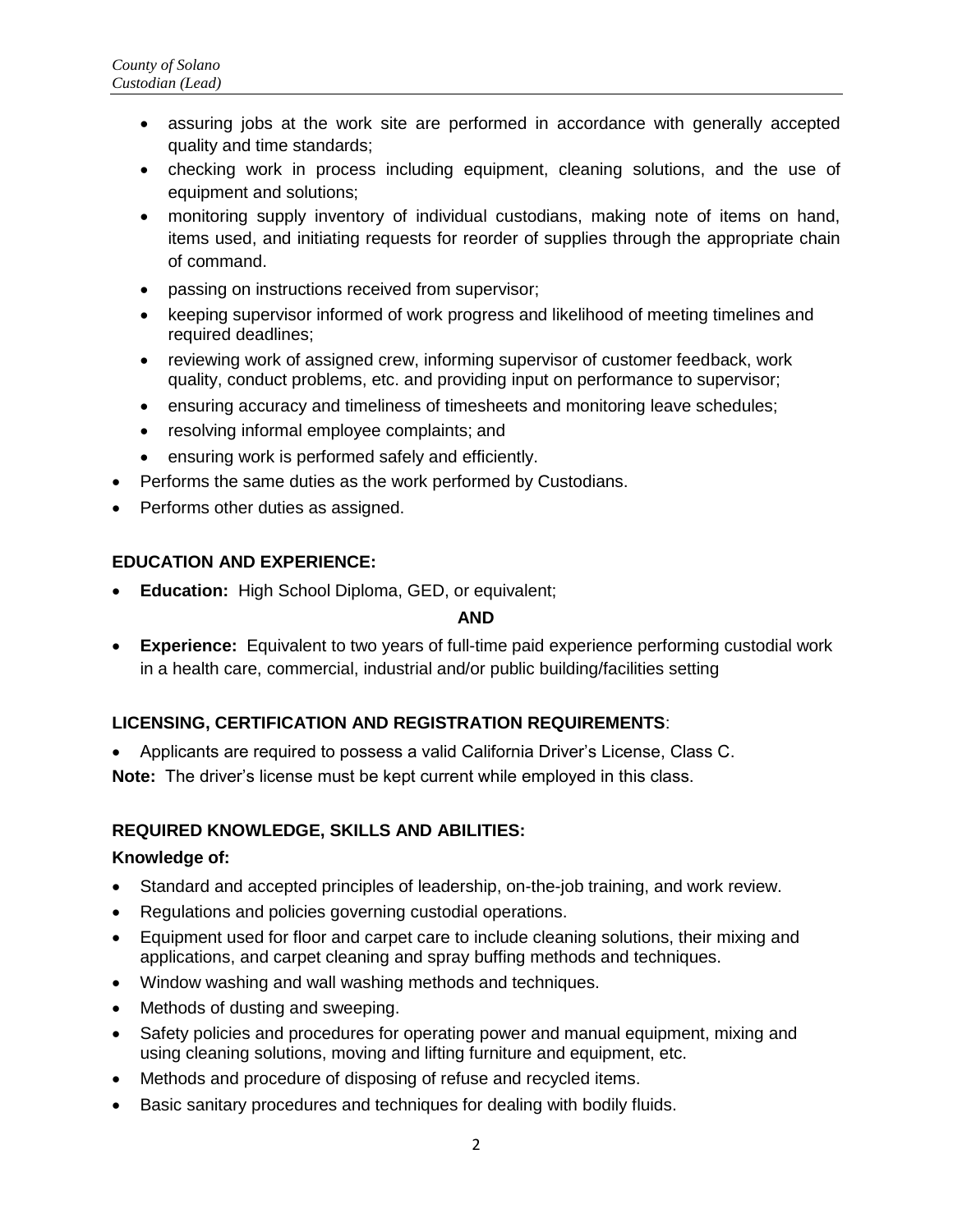- Customer service techniques for dealing with customers.
- Basic English composition, spelling, grammar, vocabulary, and punctuation for both written and oral communications.
- Inventory maintenance principles.
- Basic mathematics for maintaining inventory of supplies and for completing reports.
- Oral communication techniques to include presentations to groups of various sizes in a positive, inclusive, and motivational manner.
- Standard office procedures, practices, equipment, personal computers, and software.

#### **Skill and/or Ability to:**

- Distribute work and provide work directions, review work performance and conduct of staff, and provide on-the-job training to staff led.
- Operate various power cleaning equipment such as floor buffers and carpet service equipment in all types of office areas and pedestrian traffic conditions and material handling equipment (MHE).
- Remove and handle office refuse.
- Perform cleaning tasks at a height, for example, when cleaning walls, windows, light fixtures, air vents, etc.
- Understand, interpret and explain regulations and policies governing custodial operations.
- Make decisions and independent judgments.
- Communicate effectively with people of diverse socio-economic backgrounds and temperaments.
- Establish and maintain cooperative working relationships.
- Establish good relationships with the pubic and internal customers.
- Determine the appropriate course of action in emergency or stressful situations.
- Demonstrate tact and diplomacy.
- Assemble data on the use and replenishment of supplies.
- Secure cooperation and teamwork among support staff.
- Organize and prioritize work assignments.
- Maintain accurate records and document actions taken.
- Use modern office equipment to include computers, smartphones, and related software applications.
- Make routine arithmetical calculations.
- Project consequences of decisions.
- Operate and maintain cleaning equipment tools properly and safely.
- Maintain confidentiality of records and information per pertinent laws/regulations.

# **PHYSICAL REQUIREMENTS:**

• Mobility and Dexterity: This class typically requires employees to perform the following: (1) balancing, stooping, kneeling, reaching, crawling, fingering, grasping, and repetitive motion;(2) climbing and working safely on ladders and step ladders with a total weight that does not exceed the weight capacity of the ladder or the highest rated capacity of the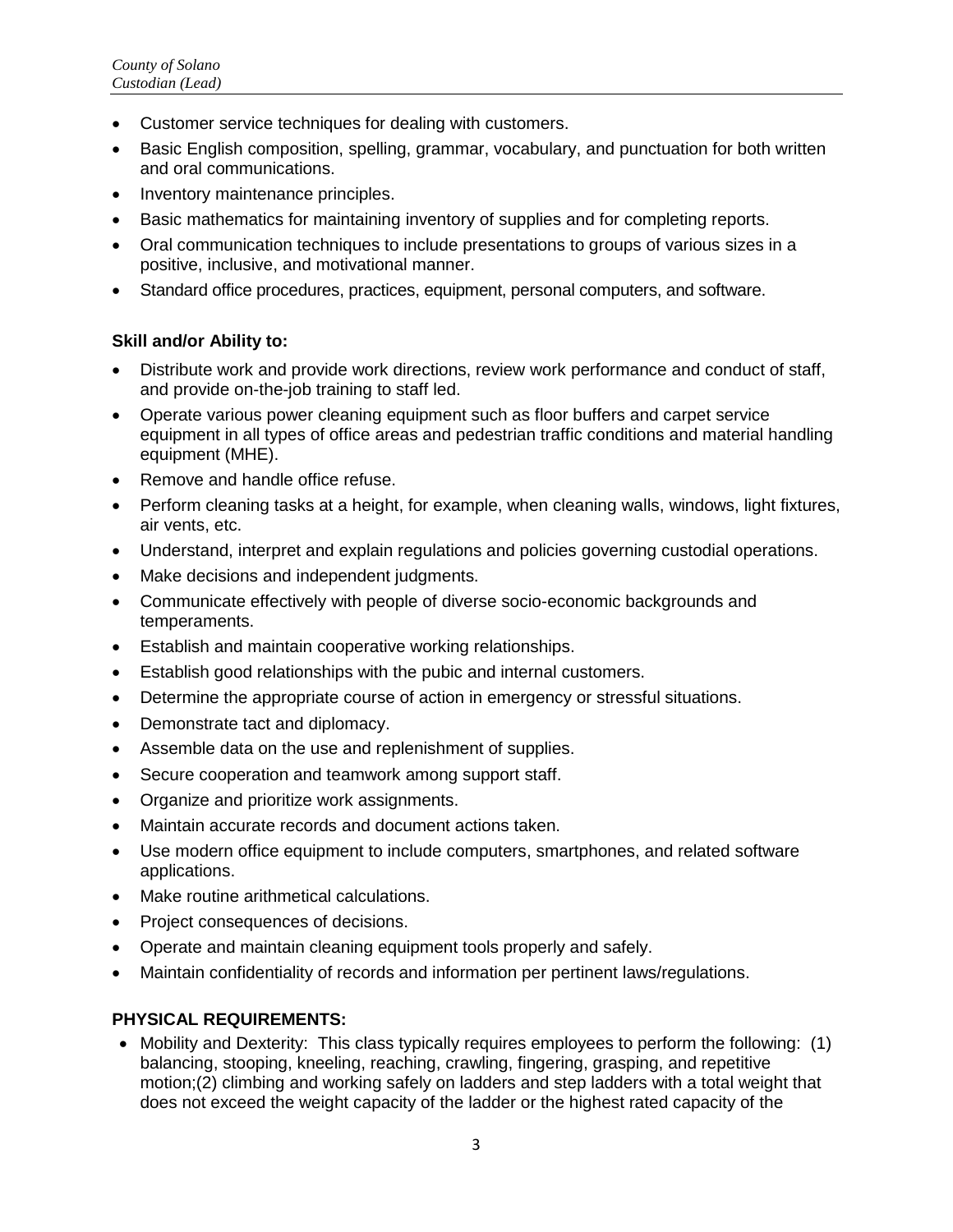harnesses and lanyards used for fall protection; and (3) standing or walking during normal work hours on uneven surfaces.

- Lifting, Carrying, Pushing and Pulling Heavy work: This class typically requires employees to perform the following: exerting up to 100 pounds of force occasionally with assistance, and/or up to 50 pounds of force frequently, and /or up to 20 pounds of force constantly to move objects.
- Vision: This class requires employees to have close visual acuity, with or without correction, to prepare and analyze data and figures, view a computer terminal, read, and to distinguish between normal and off shade colors and to read gauges and meters in dimly lighted areas etc. Employees are also required to have depth perception and good eye-to-hand coordination in order to operate a motor vehicle and to operate a variety of hand and power tools.
- Hearing/Talking: This class requires employees to perceive the nature of sounds at normal speaking levels with or without correction, and have the ability to receive detailed information through oral communication. Employees in this class are also required to be able to communicate to express or exchange ideas. Detailed or important instructions must occasionally be conveyed to others accurately, loudly, and/or quickly.
- Other: This class typically requires employees to have sufficient sense of smell, and touch to observe equipment functions for normal and abnormal occurrences.

#### **WORKING CONDITIONS:**

- Office Work plus Outdoor Work: While most work will be performed inside County buildings, some work will be performed outdoors and thus may be subject to exposure to intense noises, fumes, odors, pollens, dust, inadequate lighting, and to unpleasant field conditions including rainy, windy, cold, or hot weather; may be exposed to e.g. insects, rodents, snakes, bees, wasps, spiders, ants, etc.
- Custodial Work: Employees in this class will often be subject to exposure to moving mechanical parts, electrical currents, toxic agents, fumes, odors, dust, chemicals, inadequate lighting, restricted workspace movement, and vibrations.
- Traffic Hazards: Employees in this class may be required to operate a vehicle and thus may be subject to traffic hazards while driving.

# **OTHER REQUIREMENTS:**

- Background Checks, Reference Checks and Physicals: The County will conduct a background check, a reference check and a physical on candidates prior to appointment to a position within this class.
- Independent Travel: Incumbents may be required to travel independently, to perform work at other work sites, etc.
- Hours of Work: Incumbents may be required to work weekends, holidays, irregular hours, on-call, and after normal business hours.
- Drug and Alcohol Testing: Candidates applying for positions in this class are subject to, drug and alcohol testing as required under the Federal Omnibus Transportation Employee Testing Act of 1991. Testing of incumbents includes post-accident, as well as random and reasonable suspicion testing as required by law.

# **CLASS HISTORY AND CLASS INFORMATION:**